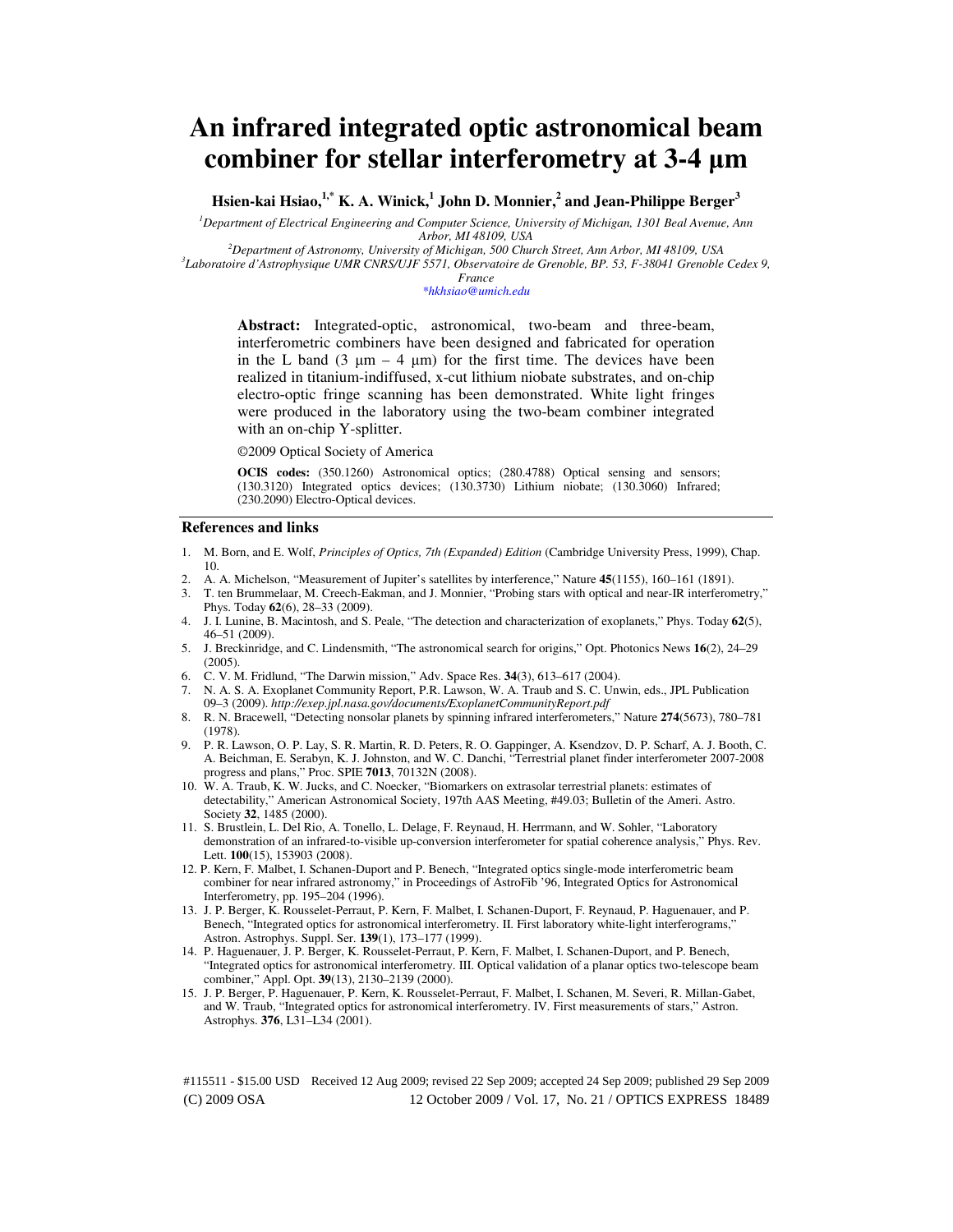- 16. E. Laurent, K. Rousselet-Perraut, P. Benech, J. P. Berger, S. Gluck, P. Haguenauer, P. Kern, F. Malbet, and I. Schanen-Duport, "Integrated optics for astronomical interferometry. V. Extension to the *K* band," Astron. Astrophys. **390**(3), 1171–1176 (2002).
- 17. J. B. LeBouquin, P. Labeye, F. Malbet, L. Jocou, F. Zabihian, K. Rousselet-Perraut, J. P. Berger, A. Delboulbé, P. Kern, A. Glindemann, and M. Schöeller, "Integrated optics for astronomical interferometry. VI. Coupling the light of the VLTI in *K* band," Astron. Astrophys. **450**(3), 1259–1264 (2006).
- 18. B. Mennesson, J. M. Mariotti, V. Coudé du Foresto, G. Perrin, S. Ridgway, W. A. Traub, N. P. Carleton, M. G. Lacasse, and G. Mazé, "Thermal infrared stellar interferometry using single-mode guided optics: first results with the TISIS experiment on IOTA," Astron. Astrophys. **346**, 181–189 (1999).
- 19. G. Li, T. Eckhause, K. A. Winick, J. D. Monnier, and J. P. Berger, "Integrated optic beam combiners in lithium niobate for stellar interferometer," Proc. SPIE **6268**, 626834 (2006).
- 20. R. A. Becker, R. H. Rediker, and T. A. Lind, "Wide-bandwidth guided-wave electro-optic intensity modulator at  $\lambda = 3.39 \ \mu \text{m}$ ," Appl. Phys. Lett. **46**(9), 809–811 (1985).
- 21. J. D. Monnier, "Asymmetric beam combination for optical interferometry," Publ. Astron. Soc. Pac. **113**(783), 639–645 (2001).
- 22. R. V. Roussev, "Optical-frequency mixers in periodically poled lithium niobate: materials, modeling and characterization," Ph.D. thesis, Stanford University (2006).
- 23. K. S. Chiang, "Construction of refractive-index profiles of planar dielectric waveguides from the distribution of effective indexes," J. Lightwave Technol. **3**(2), 385–391 (1985).
- 24. E. Strake, G. P. Bava, and I. Montrosset, "Guided modes of Ti:LiNbO<sub>3</sub> channel waveguides: a novel quasianalytical technique in comparison with the scalar finite-element method," J. Lightwave Technol. **6**(6), 1126– 1135 (1988).
- 25. K. K. Wong, *Properties of Lithium Niobate*, (INSPEC, 2002), Chap. 8.
- 26. W. J. Minford, S. K. Korotky, and R. C. Alferness, "Low-loss Ti:LiNbO<sub>3</sub> waveguide bends at  $\lambda = 1.3 \mu m$ ," IEEE J. Quantum Electron. **QE-18**, 1802–1806 (1982).
- 27. Y. Sakamaki, T. Saida, M. Tamura, T. Hashimoto, and H. Takahashi, "Low loss crosstalk waveguide crossings designed by wavefront matching method," IEEE Photon. Technol. Lett. **18**(19), 2005–2007 (2006).
- 28. R. C. Alferness, R. V. Schmidt, and E. H. Turner, "Characteristics of Ti-diffused lithium niobate optical directional couplers," Appl. Opt. **18**(23), 4012–4016 (1979).
- 29. K. Okamoto, *Fundamentals of Optical Waveguides*, (Academic Press, San Diego, 2000), Chap. 4.
- 30. K. Kishioka, "A design method to achieve wide wavelength-flattened responses in directional coupler-type optical power splitters," J. Lightwave Technol. **19**(11), 1705–1715 (2001).
- 31. R. O. Gappinger, R. T. Diaz, A. Ksendzov, P. R. Lawson, O. P. Lay, K. M. Liewer, F. M. Loya, S. R. Martin, E. Serabyn, and J. K. Wallace, "Experimental evaluation of achromatic phase shifters for mid-infrared starlight suppression," Appl. Opt. **48**(5), 868–880 (2009).
- 32. J. Bland-Hawthorn, and P. Kern, "Astrophotonics: a new era for astronomical instruments," Opt. Express **17**(3), 1880–1884 (2009).
- 33. N. Hô, M. C. Phillips, H. Qiao, P. J. Allen, K. Krishnaswami, B. J. Riley, T. L. Myers, and N. C. Anheier, Jr., "Single-mode low-loss chalcogenide glass waveguides for the mid-infrared," Opt. Lett. **31**(12), 1860–1862 (2006).
- 34. L. Labadie, L. Abel-Tiberini, E. LeCoarer, C. Vigreuz-Bercovici, B. Arezki, M. Barillot, J.-E. Broquin, A. Delboulbé, P. Kern, V. Kirschner, P. Labeye, A. Pradel, C. Ruilier, and P. Saguet, "Recent progress in mid infrared integrated optics for nulling interferometry," Proc. SPIE **6268**, 62682E (2006).

#### **1. Introduction**

It is well known that high-angular resolution astronomical imaging can be done using interferometry. The Michelson stellar interferometer measures the complex amplitude correlation between two optical fields measured at spatially separated apertures. According to the van Cittert-Zernike theorem, this correlation is proportional to the Fourier transform of the object's intensity distribution at a spatial frequency equal to the projected separation of the apertures divided by the observing wavelength [1]. By changing the baseline of the apertures, the Fourier transform of the object's intensity distribution may be obtained at a large number of spatial frequencies, thus allowing an image of the object to be reconstructed. In 1890 on the twelve-inch aperture of a telescope at the Lick observatory, Michelson used stellar interferometry to measure the diameter of the four moons of Jupiter [2]. Recently, stellar interferometry has been applied to other areas of astrophysics such as high resolution imaging of binary stars, direct imaging of rapid rotating stars, the observation and modeling of circumstellar dust shells and the search for exoplanets [3].

There is a longstanding quest to find planets orbiting other stars (i.e., exoplanets), especially Earth-like planets in habitable zones where the surface temperature is able to support liquid water over a range of surface pressures. Since 1995, more than 350 planets beyond our solar system have been discovered indirectly by Doppler spectroscopy,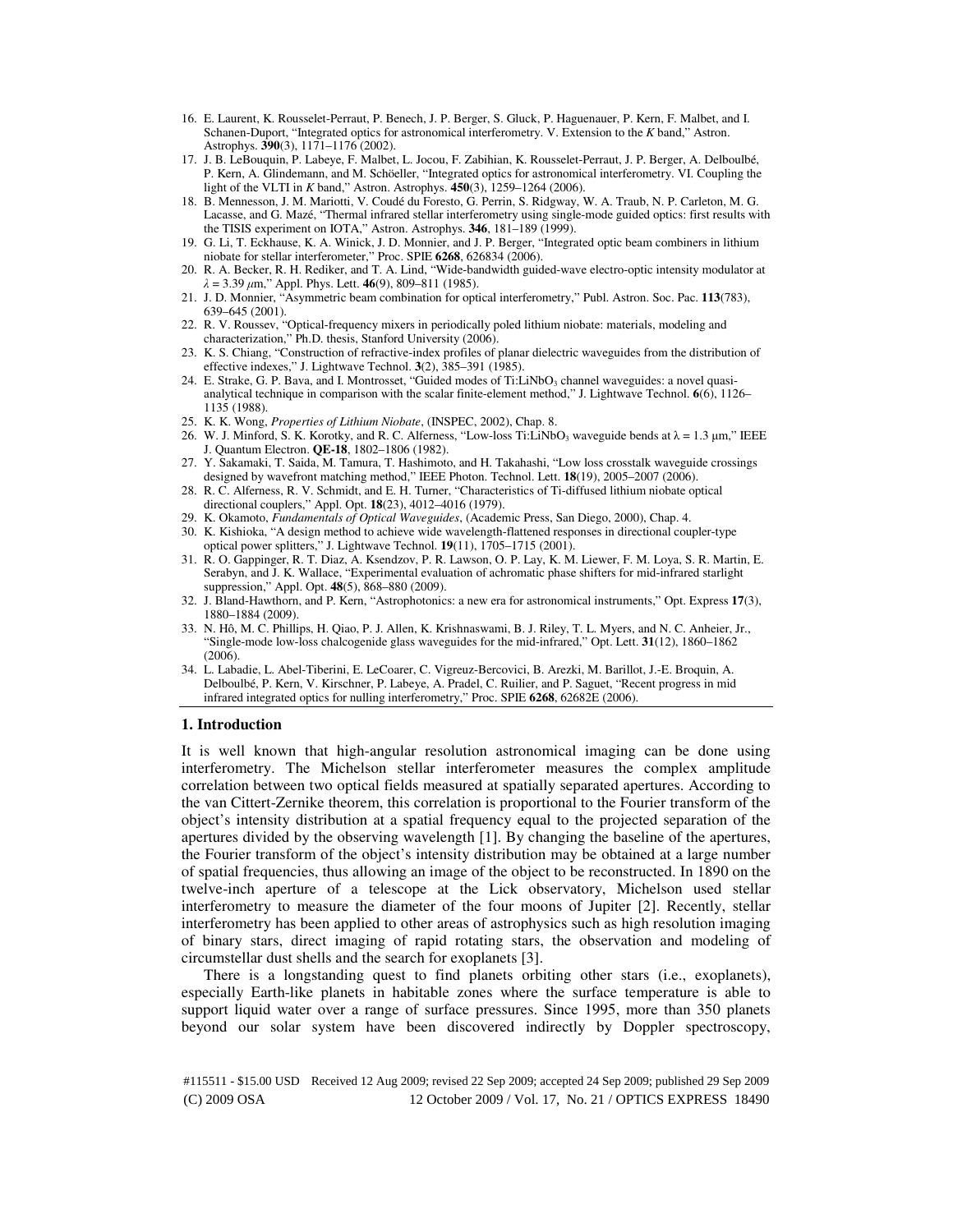astrometry, transit methods, and microlensing effects [4]. Most of the exoplanets discovered so far are giants similar to Jupiter and Saturn, which are unfavorable for supporting life. Space-based interferometry is a promising method to search and to characterize earth-like planets at high contrast and high angular resolution. NASA's Terrestial Planet Finder (TPF) program [5] and ESA's Darwin mission [6] are ambitious efforts to realize this goal. The main difficulty in imaging is separating the faint light of the planet from the bright emission of its host star. At mid-infrared wavelengths (7  $\mu$ m –20  $\mu$ m) a planet is over 10<sup>6</sup> times fainter than its host star, with this ratio increasing to  $10^{10}$  in the visible band. The TPF program spans several different mission concepts, including internal coronagraphs (TPF-C), external occulters (TPF-O) and nulling interferometers (TPF-I) [7]. In 1978, Ronald Bracewell proposed the use of a nulling interferometer to cancel the light coming directly from a bright star, thus making it possible to see relatively faint orbiting planets [8]. The TPF-I mission's goal is to build and deploy a mid-infrared, space-based, nulling interferometer based on Bracewell's basic idea. The space-based interferometer will be designed to find and measure the mid-infrared spectra of the atmospheres of Earth-like exoplanets around nearby stars. The TPF-I mission will search for evidence of key biomarkers, such as ozone, water, and carbon dioxide so that the possible presence of planetary life can be inferred [9,10].

High resolution interferometric imaging requires that more than two apertures be combined. One of the major advantages of integrated optic (IO) beam combiners, as opposed to purely optical fiber implementations, is the ability to combine multiple apertures on a single chip in a scalable manner. IO interferometers offer additional advantages over bulk implementations, including spatial filtering, enhanced stability, electrically-controlled, onchip, phase modulation, and wavelength conversion [11]. IO beam combiners for astronomical imaging were first proposed by Kern et al. in 1996 [12]. Using silicate-based glass IO devices, laboratory and on-sky measurements of stellar interferograms were demonstrated by Berger et al. at astronomical H  $(1.5-1.8 \text{ µm})$  and K  $(2.0-2.4 \text{ µm})$  bands [13– 17]. Star-to-planet brightness ratios make operation in the infrared beyond 3 µm attractive, but classical silicate-based glasses are not transparent in this spectral band. On-sky interferometric measurements have been performed in the L band using a two-beam fluoride glass fiber coupler, but this fiber-based technology is not easily scalable to multiple apertures [18].

Some preliminary measurement results for an integrated optic beam combiner, made by annealed proton-exchanged (APE) waveguides in lithium niobate (LiNbO<sub>3</sub>), have been previously reported [19]. Electro-optic (EO) modulation in Ti-diffused LiNbO<sub>3</sub> at 3.39  $\mu$ m has also been demonstrated [20]. In this paper, we describe the development of a prototype, single-mode, IO, astronomical beam combiner fabricated by titanium-indiffusion in x-cut LiNbO<sub>3</sub>. The device operates in 3.2-3.8  $\mu$ m region, which lies in the L band, and has on-chip, EO, controllable fringe scanning. Using a broadband thermal source in the laboratory, a white-light interferogram, along with on-chip EO fringe scanning, is demonstrated with an IO beam combiner operating in the L band for the first time. In section 2 the techniques used for device design and fabrication are presented. In section 3 laboratory measurements of a whitelight interferogram in the L band are described. In section 4, our results are summarized and future work is discussed.

# **2. Design, fabrication, and characterization of the device**

The overall size of the fabricated three-beam combiner chip, as illustrated in Fig. 1(a) is 60  $mm$  (long) x 20 mm (wide) by 1 mm (thick). The device itself, excluding the electrical contact pads, occupies only 1.25 mm of the total chip width. A two-beam combiner, containing components similar to those contained in the three-beam device, is shown in Fig. 1(b). This later device was characterized in our laboratory. The beam combiners contain three optical functions: spatial filtering based on single-mode waveguides with sufficient length, interferometric beam combining based on 3 dB symmetric directional couplers, and electrically-controlled phase modulation based on thin film metal electrodes. For the threebeam combiner, the photometric signal levels can be determined using linear combinations of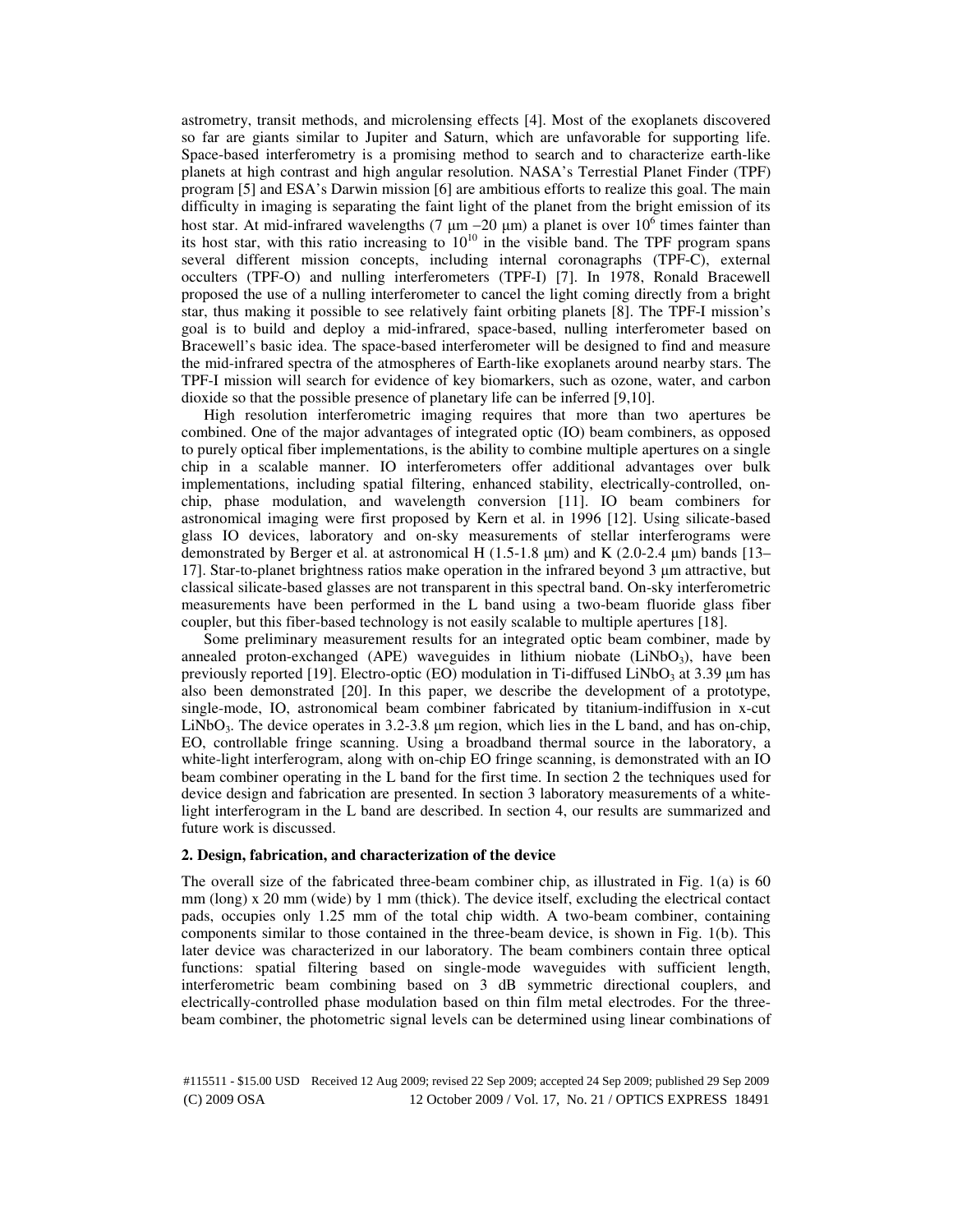the interferometric outputs  $(I_{12} + I_{12} - I_{13} + I_{13} - I_{23} + I_{13} - I_{23} - I_{13}$  using a scheme similar to that reported in [21].



Fig. 1. Layout of (a) fabricated three-beam combiner (b) two-beam combiner for device characterization (figures not drawn to scale).

# *2.1 Single-mode waveguide at a wavelength of 3.39* µ*m*

In order to obtain accurate visibility measurements the waveguides in the beam combiner must be single mode at the operating wavelengths. The beam combiner was fabricated in LiNbO<sub>3</sub> because this substrate has excellent transparency from visible wavelengths to approximately 4  $\mu$ m, and it may be easily EO phase modulated [20]. There are two widely used methods for fabricating waveguides in LiNbO<sub>3</sub>: annealed proton-exchanged (APE) and titanium in-diffusion (Ti:LiNbO<sub>3</sub>). The later method produces low-index contrast waveguides, and thus the radius of curvature of the waveguide bends must be kept large in order to avoid significant bending losses. On the other hand, APE waveguides only support the mode polarized along the z-axis of the substrate, while both TE- and TM-modes can be supported by Ti:LiNbO<sub>3</sub> waveguides. Furthermore, APE waveguides show strong, broad OH absorption peaks around 3500 cm<sup>-1</sup> (~2.8 μm), which have the potential to significantly increase the propagation losses in 3-4 µm band [22]. Therefore the Ti-indiffusion method was chosen to fabricate the astronomical beam combiners reported here. Both planar and channel waveguides were obtained by diffusing a E-beam deposited, 1600Å thick Ti layer into congruent x-cut LiNbO<sub>3</sub> for 35 hours at 1050  $^{\circ}$ C in a covered ceramic tray [20]. For the channel waveguides, the width, *W*, of the pre-diffused Ti strips was chosen to be 18  $\mu$ m. In the  $y$ -z plane of the x-cut LiNbO<sub>3</sub> wafer, the channel waveguides were oriented parallel to the yaxis. A prism coupling technique was used to measure the effective indices of the TE planar waveguide modes at  $\lambda = 0.633$  µm. From the measured mode effective indices, a 1-D refractive index profile was constructed using the inverse WKB method devised by Chiang [23]. The resulting refractive index profile along with a corresponding Gaussian fit is shown in Fig. 2(b). From this data, the surface refractive index difference ∆*n* and 1/e diffusion depth  $D_x$  were deduced to be 0.0136 and 8.0  $\mu$ m, respectively. The effective indices were measured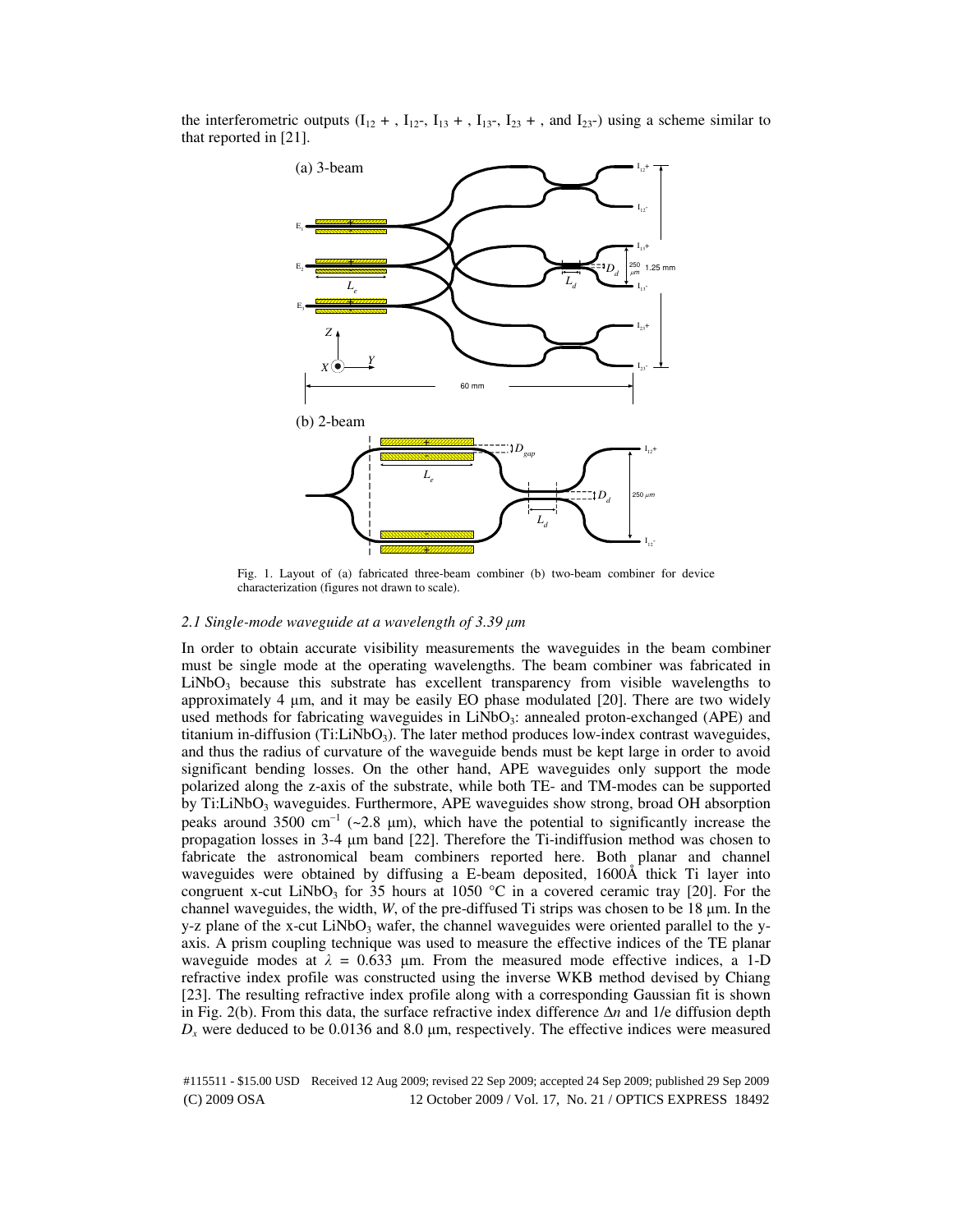with a commercial (Metricon 2010) prism coupling instrument to a manufacturer's estimated accuracy of  $\pm 0.0005$ . The results are shown in Fig. 2(a) along with calculated effective indices assuming the Gaussian profile given in Fig. 2(b).



Fig. 2. (a) Comparison of the measured effective indices and calculated effective indices for a Gaussian profile (b) Extraordinary index profile of planar waveguide.

In order to estimate the channel waveguide modes and thus determine whether singlemode operation was possible, it was assumed that the 2-D refractive index profile *n*(*x,z*) of the x-cut, Ti-indiffused channel waveguides could be approximated as follows [24]

$$
n(x, z) = n_s + \Delta n \cdot \frac{1}{2} \left[ erf \left( \frac{W/2 + z}{D_z} \right) + erf \left( \frac{W/2 - z}{D_z} \right) \right] \cdot \exp(-\frac{x^2}{D_x^2}) \tag{1}
$$

In Eq. (1),  $n_s$  is the substrate index and *W* is the pre-diffusion width of the E-beam deposited Ti strips. Furthermore for simplicity, the lateral and longitudinal diffusion depths  $D_z$ and  $D_x$ , respectively, were assumed to be equal. Using Eq. (1) and  $W = 18 \mu m$ , the channel waveguide modes at  $\lambda = 3.39$  µm were determined by the beam propagation method. The  $\Delta n$ and  $D_x$  values used in this calculation were 0.0136 and 8.0  $\mu$ m, respectively, as given by our planar measurements (at  $\lambda = 0.63 \text{ }\mu\text{m}$ ) described above. The substrate refractive index n<sub>s</sub> was taken to be 2.0823 at  $\lambda = 3.39$  µm for the TE mode [25], though the results are relatively independent of the exact value used. The beam propagation results indicated that the channel waveguides should only support a single TE and a single TM mode at  $\lambda = 3.39$  µm. Furthermore, the TM mode was very close to cut-off. The assumed refractive index profile given by Eq. (1) and the corresponding calculated TE mode profile are shown in the Figs. 3(a) and 3(b), respectively. In these figures, the air-LiNbO<sub>3</sub> boundary is located at  $x = 0 \mu m$ . Since we do not know the explicit wavelength dependence of ∆n much beyond 1.5 µm, our prediction that the waveguides will not be multi-moded at 3.39 µm relies on the expectation that ∆n does not increase with wavelength. Such an assumption is consistent with data presented for the visible and near IR bands out to approximately 1.5 µm [24].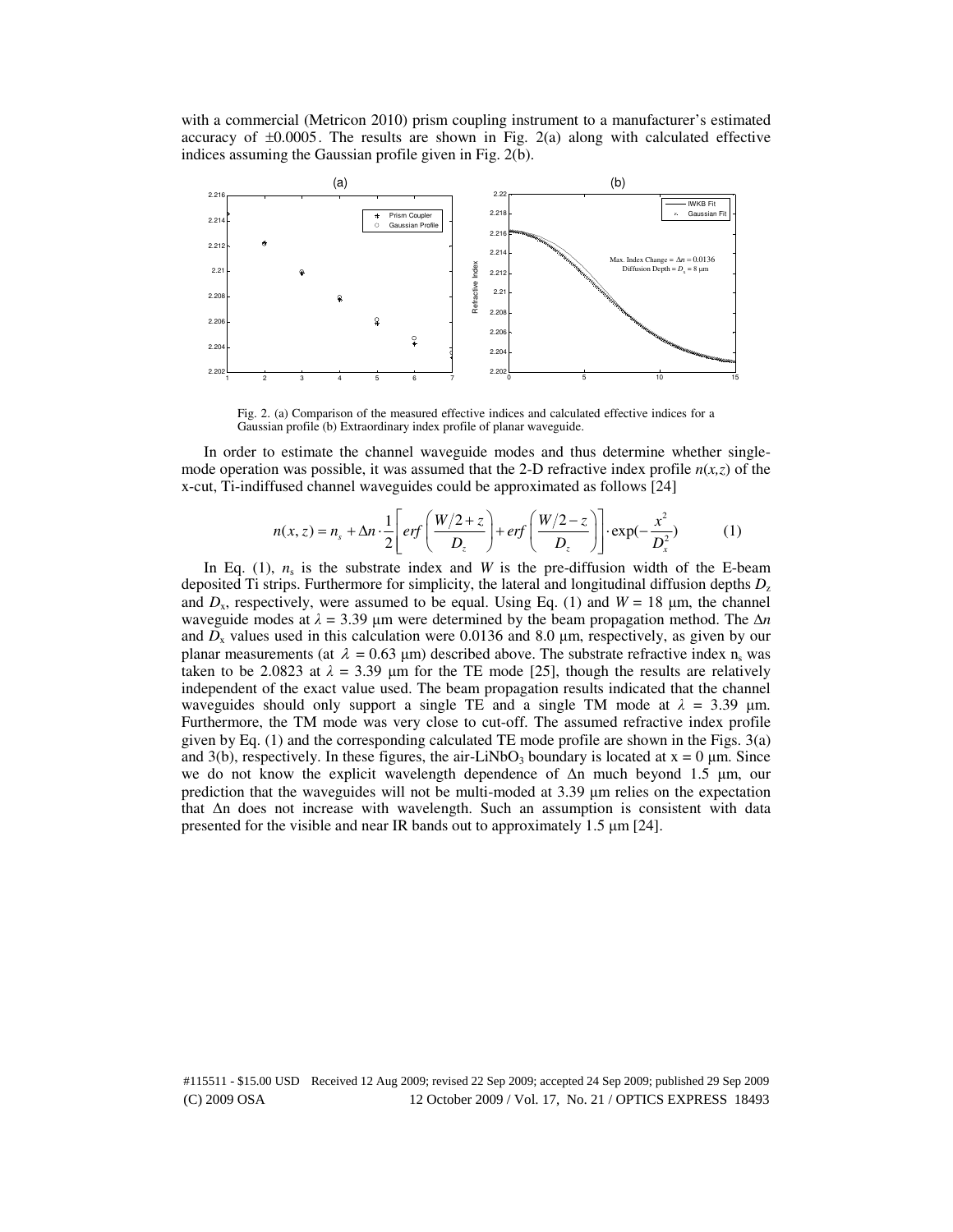

Fig. 3. (a) Contour map of Refractive index (b) Computed TE-mode profile.

For the fundamental TE-polarized mode at  $\lambda = 3.39$  µm, the calculated effective index,  $n_{\text{eff}}$ (2.0844), lies 0.0021 above the substrate refractive index. A similar calculation shows that TM-polarized mode is near cut-off, and thus is expected to experience very high bending losses. The EO modulation results shown in Fig. 9 indicate that the waveguide is singlemoded in the L band, since the output response is quasi-periodic. Different spatial modes are orthogonal and thus do not beat against one another. Consequently if there were two (or more) discrete modes, each one will separately produce a quasi-periodic intensity variation as the optical path length in one arm is varied. The period of this variation (corresponding to each spatial mode) will depend on the wavelength and the effective index of the mode. Since the two modes have different effective indices, two (or more) intensity variations with different periods will be superimposed. Such a superposition does not yield a quasi-periodic variation.

## *2.2 Characterization of bending losses*

The relatively small increase of refractive index obtained by Ti-indiffusion leads to weak confinement of optical modes, and thus greatly increases the losses in the bending regions. Therefore, waveguide bends of large radius of curvature must be used to minimize bending losses and keep the device size reasonable.

In order to characterize the bending losses, a set of S-shaped waveguide bends consisting of two back-to-back semi-circular arcs of constant radius of curvature *R* were fabricated as shown in Fig. 4. The losses, including pure bending losses and those arising from abrupt curvature changes due to waveguide-to-waveguide transitions, were measured by comparing the throughput of these S-shaped bends to straight waveguide sections. The results are shown in Fig. 5, along with an exponential fit, for values of *R* between 6 and 22 cm. For circular arcs of radius *R*, the pure bending loss coefficient can be modeled as

$$
\alpha(R) = C_1 \exp(-C_2 R) \text{ (dB/cm)} \tag{2}
$$

where parameters  $C_1$  and  $C_2$  are independent of  $R$ , but are functions of the waveguide parameters [26].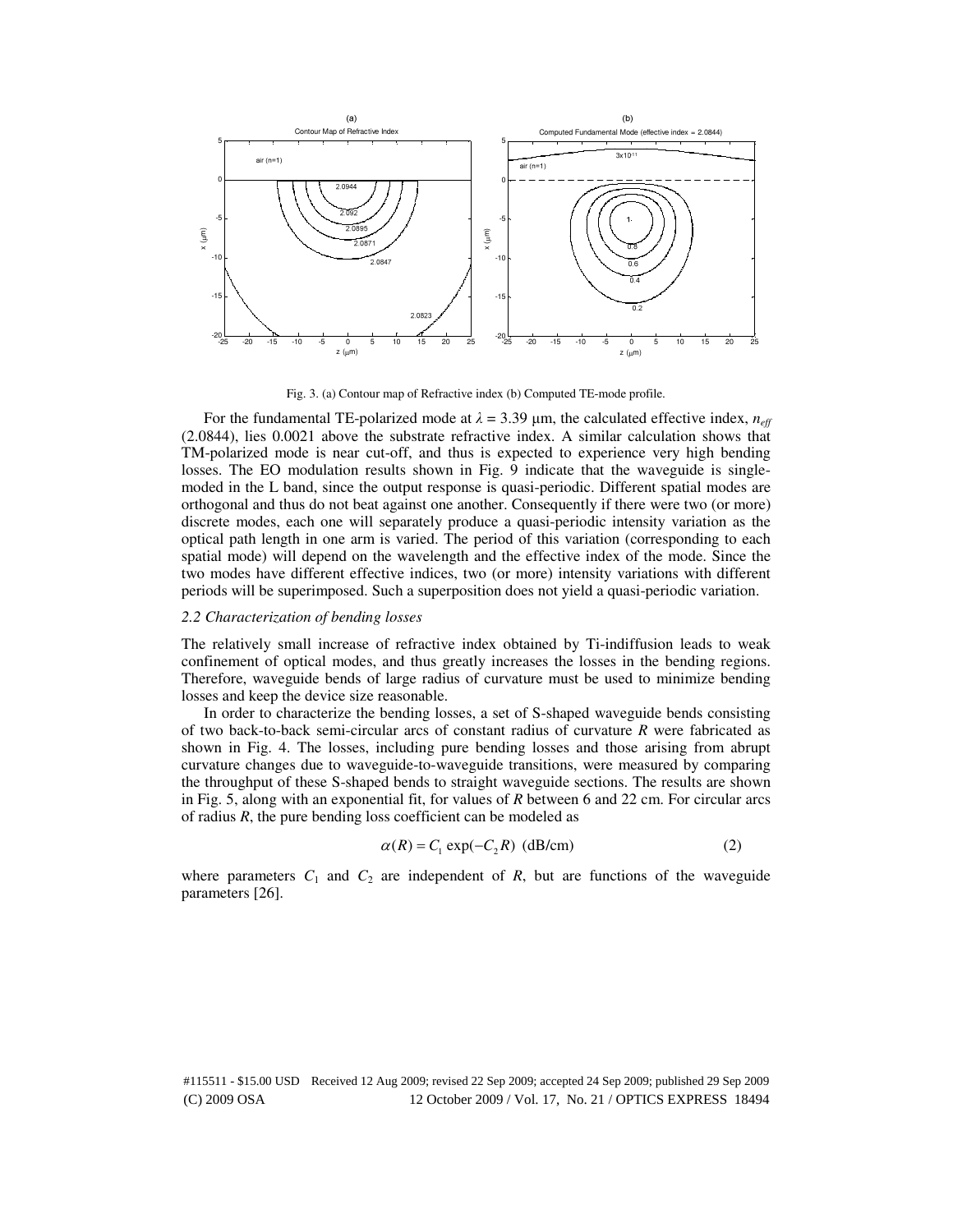

Fig. 4. Two semi-circular arcs with radius of curvature *R.*



Fig. 5. Bending loss measurements and exponential fit.

Although not excellent, the quality of the exponential fit indicates that the losses are dominated by pure bending as opposed to transition losses. According to the fit shown in Fig. 5, the values of  $C_1$  and  $C_2$  at  $\lambda = 3.39$  µm are 21.5 dB/cm and 0.16 cm<sup>-1</sup> for TE-mode and 18.2 dB/cm and 0.1 cm<sup>−</sup><sup>1</sup> for TM-mode, respectively. Thus, the TM-mode experiences much higher losses. In order to minimize the TE-mode losses, the radius of curvature of the S-bends for the couplers was chosen to be as large as possible, i.e. 22 cm, while still allowing the 3-beam combiner to be fabricated using a 3 inch diameter  $LiNbO<sub>3</sub>$  wafer. The corresponding bending losses were 0.64 dB/cm and 2 dB/cm for the TE-mode and TM-mode, respectively.

By launching optical power,  $P_1$ , into a single input port of the two-beam combiner (without Y-splitter), the insertion loss of the device (i.e.,  $-10 \log_{10} (P_{12+} + P_{12-})/P_1$ ) for the TE-mode was found to be 4.7 dB larger than that of a straight waveguide of the same length. We separately measured the excess loss of the two-beam integrated Y-splitter together with its associated waveguide bend and found it to be approximately 2 dB. Generally, Ti-indiffused LiNbO<sub>3</sub> waveguides exhibit low propagation loss  $\ll 0.1$  dB/cm). Thus the large losses reported here come primarily from the bending losses that are due to the weak confinement of the guided mode at  $\lambda = 3.39$  µm. The use of larger LiNbO<sub>3</sub> wafers and/or thicker Ti-indiffused strips would allow us to increase the radii of curvature of the S-bends and/or to increase the mode confinement, greatly reducing insertion losses.

A waveguide intersected by another waveguide will perturb the electric field distribution of the modes, producing both excess loss and cross-talk [27]. Excess losses and cross-talk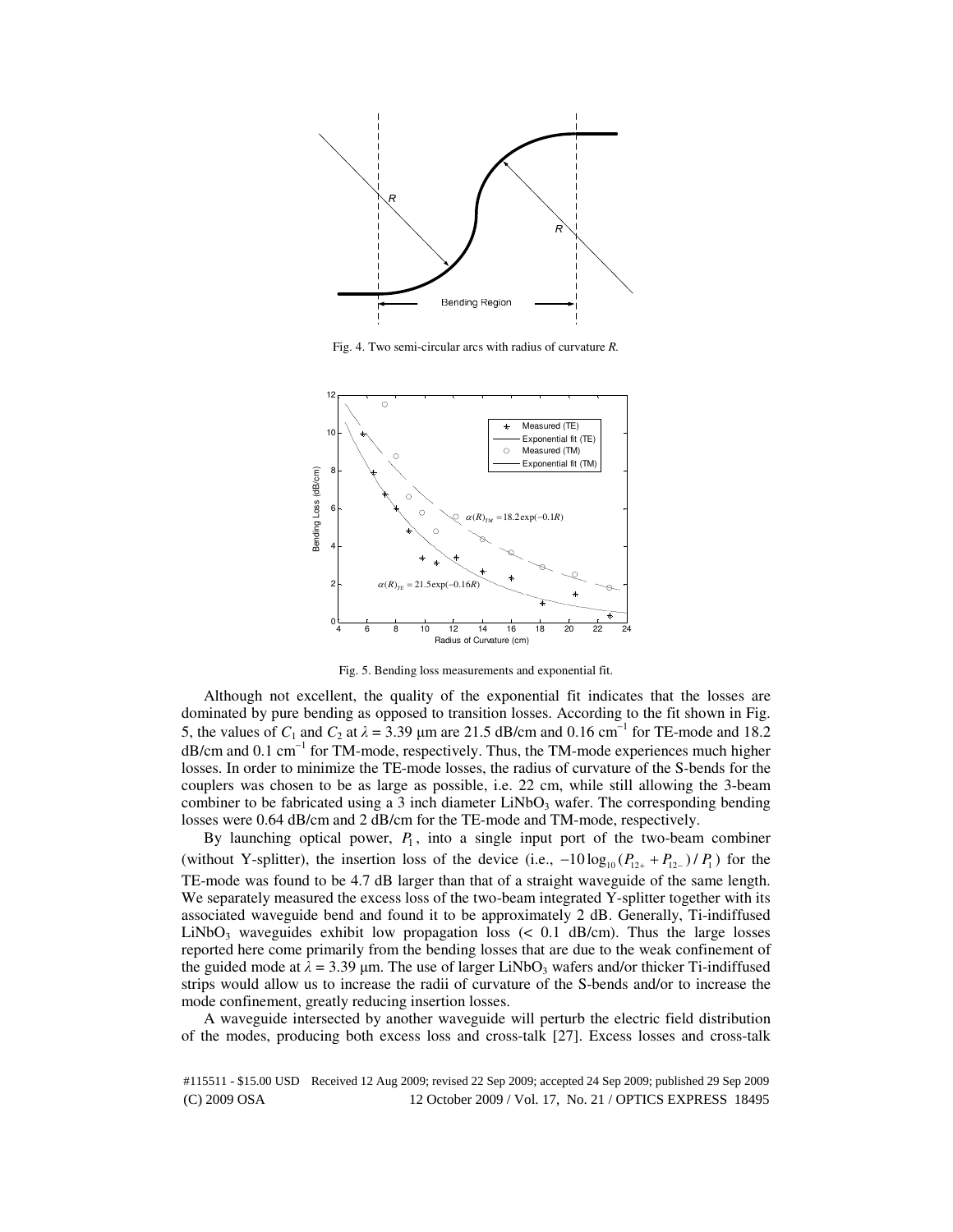generally becomes more severe as the angle of crossing decreases. On the other hand, decreasing the crossing angle enables one to use bends with a larger radius of curvature and/or to build smaller devices. Thus some compromise between performance and size must be reached. For the 3-beam combiner shown in Fig. 1(a), the crossing angles were approximately 4°. A series of X-shaped waveguide crossings with different crossing angles were fabricated in order to estimate the cross-talk that the 3-beam combiner would experience. The cross-talk (i.e., output power from cross port/sum of output powers from the two output ports) for these X-shaped waveguide crossings was measured to be below 20 dB. The excess loss was not measured directly, but it is expected to be relatively small given the small value of the crosstalk.

### *2.3 Directional coupler design*

For phase-matched operation of the directional coupler, the power transfer efficiency  $\eta$  is given by the expression [28]

$$
\eta = \sin^2(\kappa L_d + \phi) \tag{3}
$$

where  $\kappa$  is the coupling coefficient and  $L_d$  is the interaction length of the straight section. The phase term  $\varphi$  corresponds to the coupling in the S-bend regions where  $\kappa$  is not a constant. A set of directional couplers with center-to-center spacing  $D_d = 26$  µm, S-bend radius of curvature  $R = 6$  cm, and coupling lengths  $L_d$  ranging from 3 to 9 mm were fabricated. The power transfer efficiencies of these couplers were measured, and the results are plotted in Fig. 6 along with a fit to Eq. (3). From this fit, the value of  $\kappa$  was found to be 0.48 mm<sup>-1</sup> for both the TE and TM fundamental modes.

For the final design with  $R = 22$  cm, power splitting ratios were measured for three different values of  $L_d$  (3.34, 3.44, and 3.54 mm). By fitting these three data points to Eq. (3) with same  $\kappa$  experimentally determined in Fig. 6, the  $\varphi$  value corresponding to  $R = 22$  cm was found to be 0.95. Thus it follows from Eq. (3) that an interaction length of approximately  $L_d$ 2900 µm will correspond to the required 3 dB coupler. Using the HeNe laser operating at 3.39  $\mu$ m, the measured power splitting ratio  $\eta$  for TE-mode (TM-mode) of the directional coupler with  $L_d$  = 2900 µm and  $R = 22$  cm was measured to be 48% (54%), corresponding to a fringe visibility of 99.9% (99.7%).



Fig. 6. Experimentally determined coupling characteristics.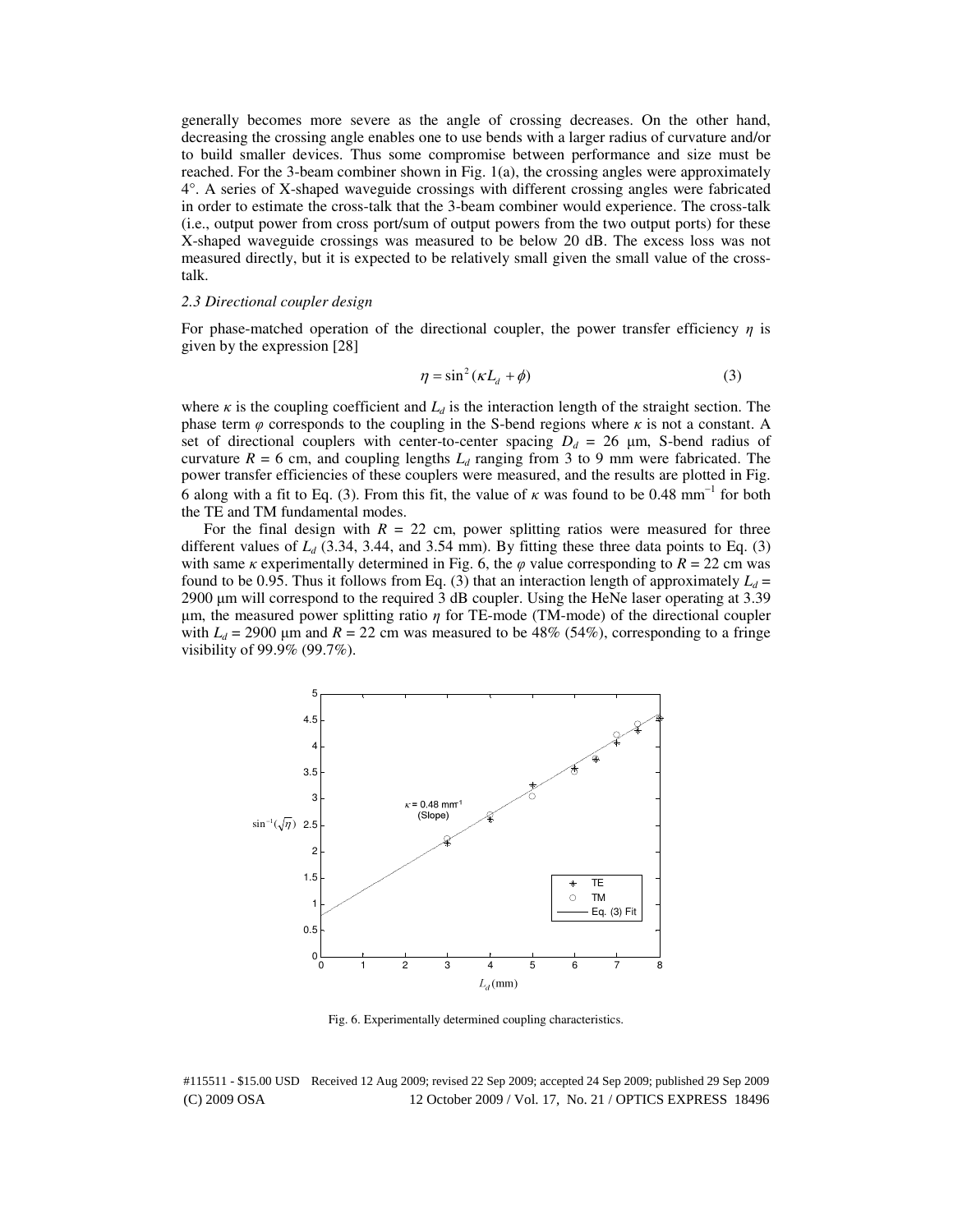#### *2.3.1 Wavelength-dependent response*

Long baseline, stellar interferometry measures fringe visibilities and phase closure. Deep nulling, as well as high contrast broadband fringe formation, requires that the beam combiner and fringe scanner operate achromatically. A lossless directional coupler is a four-port device. For monochromatic operation at wavelength  $\lambda$ , the squared-magnitudes of the complex-valued electric field amplitudes, *Aout* and *Bout*, measured at the two output ports can be written as [29]

$$
|A_{out}|^{2} = |A_{in}|^{2} [1 - C(\lambda)] + |B_{in}|^{2} C(\lambda) - 2 |A_{in}| \cdot |B_{in}| \sqrt{C(\lambda)[1 - C(\lambda)]} \cdot \sin(\angle A_{in} - \angle B_{in} + \phi_{int}(\lambda) + \theta_{ext}(\lambda))
$$
  

$$
|B_{out}|^{2} = |A_{in}|^{2} [1 - C(\lambda)] + |B_{in}|^{2} C(\lambda) + 2 |A_{in}| \cdot |B_{in}| \sqrt{C(\lambda)[1 - C(\lambda)]} \cdot \sin(\angle A_{in} - \angle B_{in} + \phi_{int}(\lambda) + \theta_{ext}(\lambda))
$$
  
(4)

where  $A_{in}$  and  $B_{in}$  are the complex-valued electric fields with amplitudes  $|A_{in}|, |B_{in}|$  and phases  $\angle A_{in}$ ,  $\angle B_{in}$  measured at the two input ports,  $C(\lambda)$  is the directional coupler's wavelength-dependent power cross-over ratio (i.e.,  $|B_{out}|^2/|A_{in}|^2$  when  $B_{in} = 0$ ),  $\phi_{int}(\lambda)$  is the wavelength-dependent phase introduced by the directional coupler, and  $\theta_{ext}(\lambda)$  is an externally-induced phase shift between the two input beams. For the EO scanning reported in this paper, the last of these quantities is given by

$$
\theta_{\text{ext}}\left(\lambda\right) = \frac{2\pi}{\lambda} \Delta n_{\text{eo}}\left(\lambda\right) L_{\text{e}}
$$
\n<sup>(5)</sup>

where  $\Delta n_{ee}(\lambda)$  is the wavelength-dependent EO-induced refractive index change and  $L_e$  is the physical path length of the EO waveguide section. For broadband sources, Eq. (4) must be integrated across the source spectrum to derive the final fringe intensity. The directional coupler will be achromatic if and only if *C* and  $\phi_{\text{int}}$  are not wavelength-dependent. It is also clear from Eq. (5) that the path-length difference introduced by EO scanning is wavelengthdependent.

Symmetrical directional couplers are not achromatic devices. Several techniques, including the use of asymmetrical couplers, have been proposed and demonstrated to realize "wavelength-flattened" operation [30]. It is interesting to note, however, that most proposals to realize wavelength-flattened device operation consider only the directional coupler's power transfer characteristic (i.e.,  $C(\lambda)$ ) and ignore the wavelength-dependent phase shift  $\phi_{\text{int}}(\lambda)$ . The phase shift determines the fringe position, and obtaining a wavelength-independent fringe position may be as important as realizing a wavelength-flattened intensity response. This is especially true for nulling applications. It is easily demonstrated that the phase response of a symmetrical directional coupler is wavelength-independent [29], while this is not the case for previously proposed wavelength-flattened, asymmetrical, directional couplers. The development of IO directional couplers and fringe scanners with enhanced achromaticity warrants further investigation.

#### *2.4 Phase modulator*

The push-pull configuration of electrodes was fabricated on the beam combiners using traditional photolithographic processing. 60 µm wide, 500 nm thick gold strips were evaporated next to the waveguides with an edge-to-edge electrode spacing  $D_{\text{gap}}$  of 24  $\mu$ m as shown in Fig. 1(b). The electrode lengths  $L_e$  on both the two-beam and three-beam combiners were chosen to be 1 cm. The direction of the applied electric field lies primarily along the optical axis (z-axis) of LiNbO<sub>3</sub>, and thus the largest EO coefficient  $r_{33}$  was utilized for the TEmode. The EO-induced phase shift  $\Delta \varphi$  is given by Eq. (6)

$$
\Delta \phi = 2\Gamma_{\text{eff}} \cdot \pi \cdot n^3 \cdot r \frac{V}{D_{\text{gap}}} \frac{L_e}{\lambda}
$$
 (6)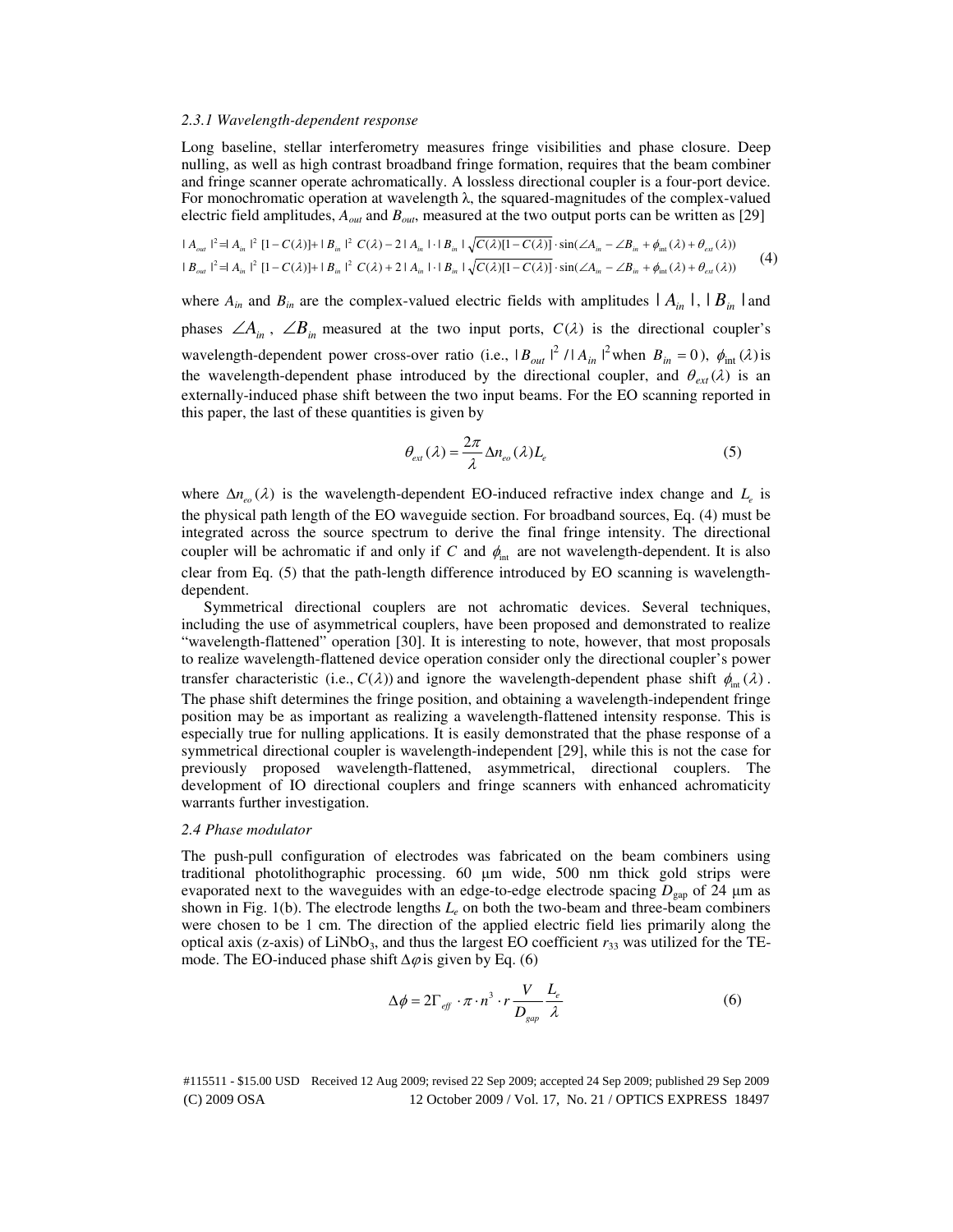where *n* is the refractive index of the LiNbO<sub>3</sub> substrate, *r* is the EO coefficient ( $r_{33}$  for the TEmode and *r*13 for the TM-mode) and Γ*eff* is factor between 0 and 1 that accounts for the spatial overlap between the applied electric field and the mode. A HeNe laser operating at 3.39 µm was launched into the Y-splitter of the two-beam combiner shown in Fig. 1(b), while a triangular-shaped voltage waveform was applied to the electrodes and the power coming from one output arm of the directional coupler was measured. The results are shown in Fig. 7 and correspond to a  $V_{\pi}$  for the on-chip phase modulator of approximately 29 *V*/cm. This value is consistent with earlier reports [20], and corresponds to a Γ*eff* of approximately 0.5. Similarly, the measured  $V_\pi$  (not shown) and the corresponding  $\Gamma_{\text{eff}}$  for the TM-mode were found to be 165 V/cm and 0.25, respectively. It is worth noting that Γ*eff* is wavelength dependent. However, we are unable to characterize it due to lack of tunable IR source within the L band.



Fig. 7. The oscilloscope traces of applied MZI voltage and output signal power.

#### **3. Laboratory white-light fringe measurement**

The experimental set-up used to generate white-light fringes for the two-beam combiner in the laboratory is shown in Fig. 8. HeNe lasers at 633 nm and 3.39 µm were used to facilitate alignment so that maximum power from the white light source could be coupled into the onchip Y-splitter. Using UV fused silica aspheric lenses with focal length 15 mm, an 8 W thermal source (Boston Electronics IR-12) operating at a blackbody temperature of 1170 K was coupled into the on-chip Y-splitter. The output of the directional coupler was imagined onto a liquid-nitrogen-cooled IR InSb detector after passing through a linear polarizer (TE) and a bandpass filter centered at 3.5  $\mu$ m with a nearly 500 nm wide rectangular-shaped pass band. Due to the small amount of power that could be coupled into the waveguide from the broadband IR source, the signal at the InSb detector was buried in thermal noise and background light, and thus a lock-in amplifier was used to make the measurement. A DC voltage, which could be scanned from  $-175$  V to  $+ 175$  V, was applied to the electrodes. A small 1 KHz sinusoidal dither was added to this DC voltage, and a lock-in amplifier was used to synchronously measure the detector output. The value of the DC bias determined the position along the fringe.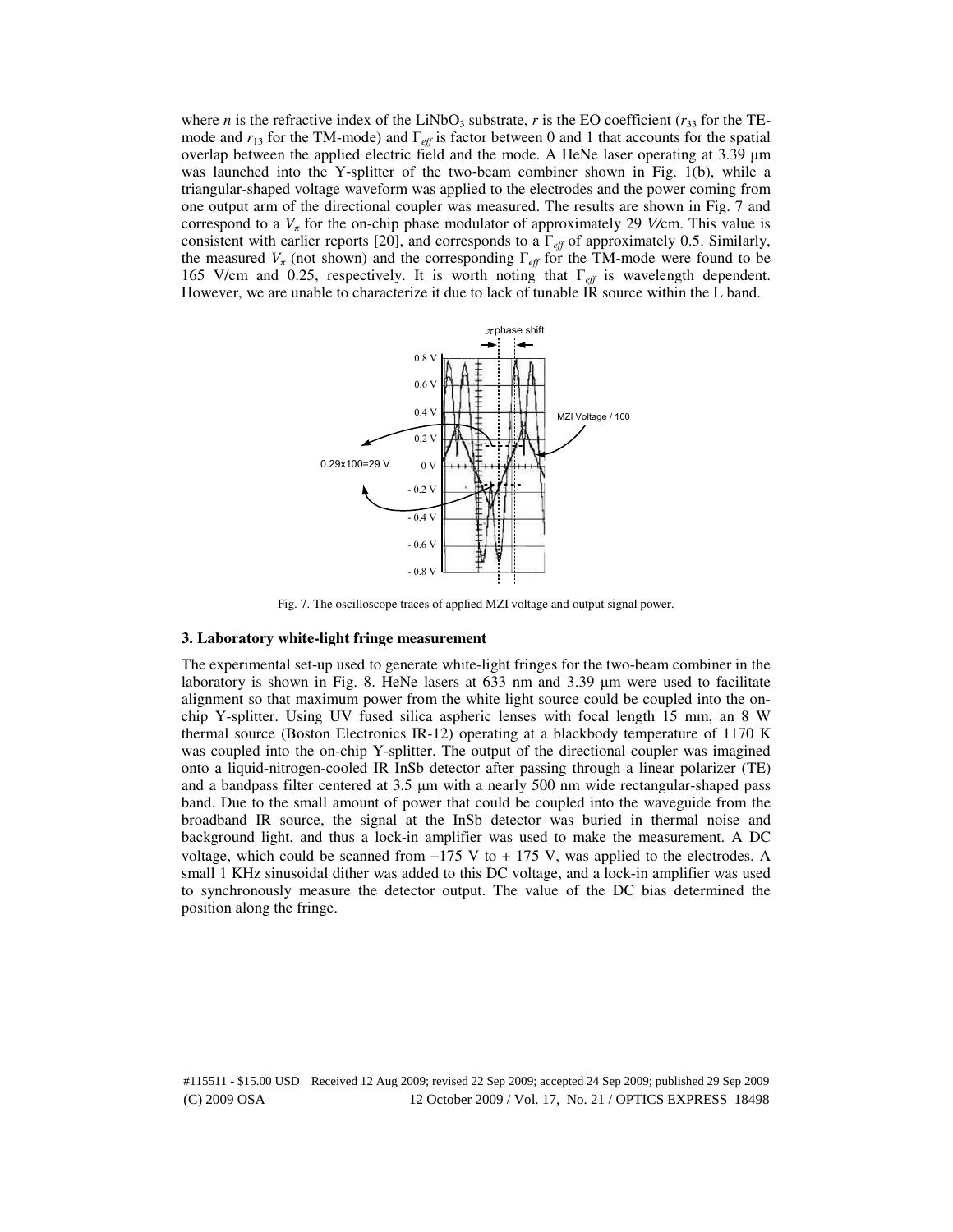

Fig. 8. Experimental set-up for measurement of white-light interferograms.

The measured interferogram (TE-mode) is shown in Fig. 9. Also shown in Fig. 9 is the theoretically predicted fringe given by Eq. (7) below

$$
I_o = \frac{1}{\Delta \lambda} \int_{\lambda_0 - \frac{\Delta \lambda}{2}}^{\lambda_0 + \frac{\Delta \lambda}{2}} \frac{1}{2} \cos(\frac{2\pi \Delta n L_e}{\lambda}) d\lambda \approx \frac{1}{2} \cos \Delta \phi_0 \cdot \frac{\sin(\Delta \phi_0 \cdot \frac{\Delta \lambda}{2\lambda_0})}{\Delta \phi_0 \cdot \frac{\Delta \lambda}{2\lambda_0}}
$$
(7)

where  $\lambda_0 = 3.5$  µm,  $\Delta \lambda = 500$  nm, and  $\Delta \phi_0 = 2\pi \Delta n L_e / \lambda_0 = (\pi V) / V_{\pi} (\lambda_0)$  is the EO induced phase shift at  $\lambda_0$ . In deriving Eq. (7) the wavelength-dependent behavior of the directional coupler has been ignored, i.e.,  $C(\lambda)$  in Eq. (4) has been assumed to be equal to 0.5 independent of wavelength. In Fig. 9 the  $V_{\pi}$  for TE-mode was chosen to be 26.2 V, which is close to the value previously reported in section 2.4, and gives the best fit to the experimental data. Based on the power splitting ratio reported in section 2.3, the fringe visibility at 3.39 υm is approximately 99.9%. The lock-in measurement technique did not permit us to measure the *absolute* value of the fringe visibility when using the broadband thermal source. At the present time, we cannot fully explain the deviation of measured data from the theoretical fit at the larger electrode voltages. The wavelength dependence of the coupler as well as the wavelength dispersion of the EO-induced refractive index change would not result in the asymmetry of the fringes shown in Fig. 9.